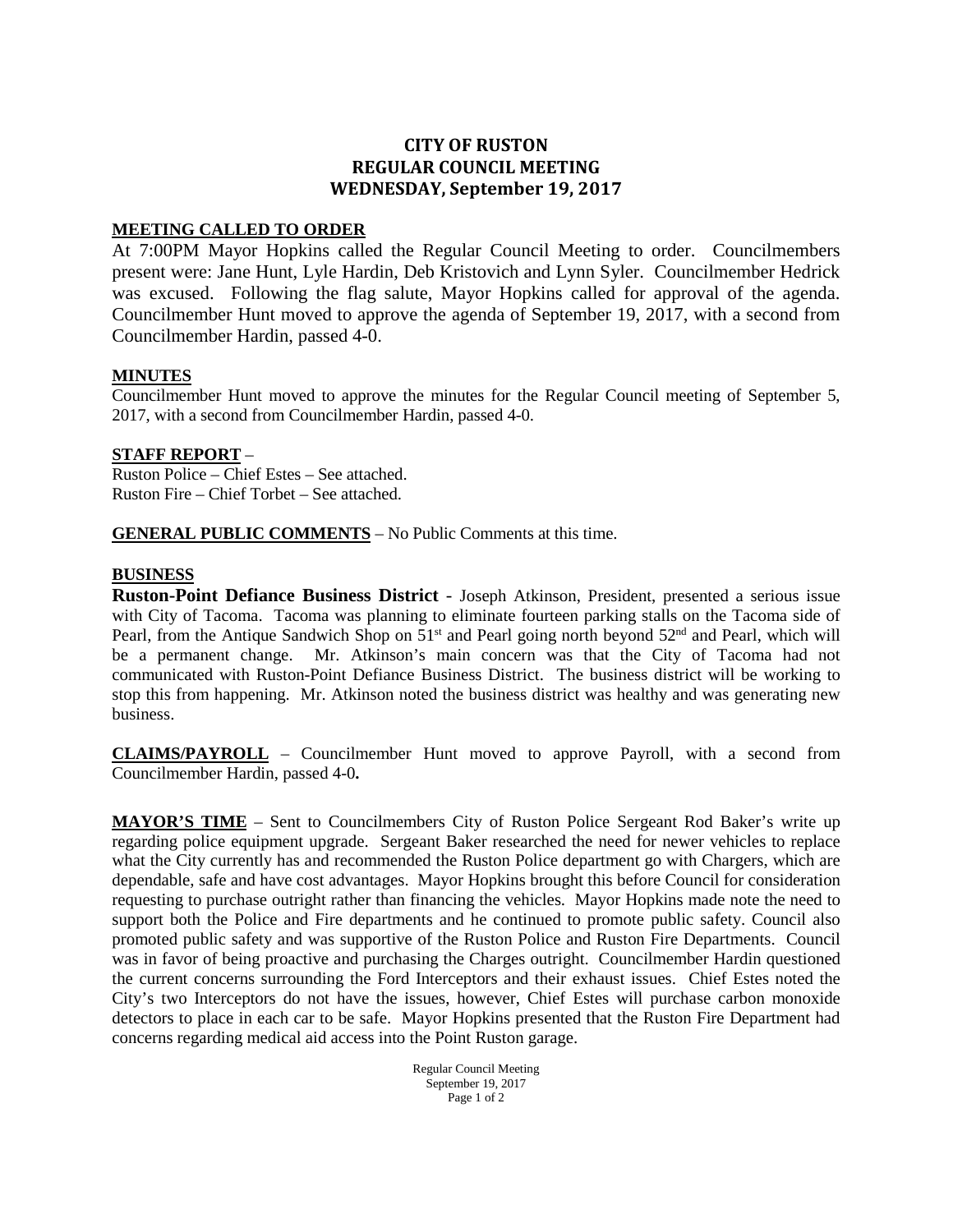CITY OF RUSTON Regular Council Minutes September 19, 2017

On behalf of Chief Torbet, Mayor Hopkins presented the Ruston Fire Department's need to purchase a pickup truck and equip it with medical equipment to better provide aid services inside the garage. Mayor Hopkins reminded Council that he will be out of town for the October 3, 2017 and October 17, 2017 Council meetings.

## **COUNCIL TIME –**

## **Councilmember Hedrick** – Was excused.

**Councilmember Hunt** – Inquired on the status of the Point Ruston parking garage. Mayor Hopkins responded that Point Ruston has a temporary Certificate of Occupancy not a Certificate of Occupancy due to outstanding issues. The City continues to work with Point Ruston for compliance.

**Councilmember Hardin** – Shared his discussion with Ruston Fire Chief Don Torbet who adjusted the Fire Department budget to support the purchase of the pickup truck and necessary equipment. Councilmember Hardin thanked both the Ruston Police and Ruston Fire Departments for all their hard and dedicated work and know how stretched both departments were.

**Councilmember Kristovich** – Nothing at this time.

**Councilmember Syler** – Asked what other public garages were doing in getting medical aid inside a garage and how secure is it to keep a vehicle inside the garage free from vandalism? Assistant Chief Bruce Allen responded to both inquires. Proctor Fire Department uses a pickup truck and the Ruston Fire Department would work with Point Ruston to identify a secure location.

## **MEETING AJOURNED** -

At 7:37PM Councilmember Hunt moved to adjourn, with a second from Councilmember Hardin, passed 4-0.

Mayor Bruce Hopkins

\_\_\_\_\_\_\_\_\_\_\_\_\_\_\_\_\_\_\_\_\_\_\_\_\_\_\_\_

ATTEST: \_\_\_\_\_\_\_\_\_\_\_\_\_\_\_\_\_\_\_\_\_\_\_\_\_\_\_\_

Judy Grams

Regular Council Meeting September 19, 2017 Page 2 of 2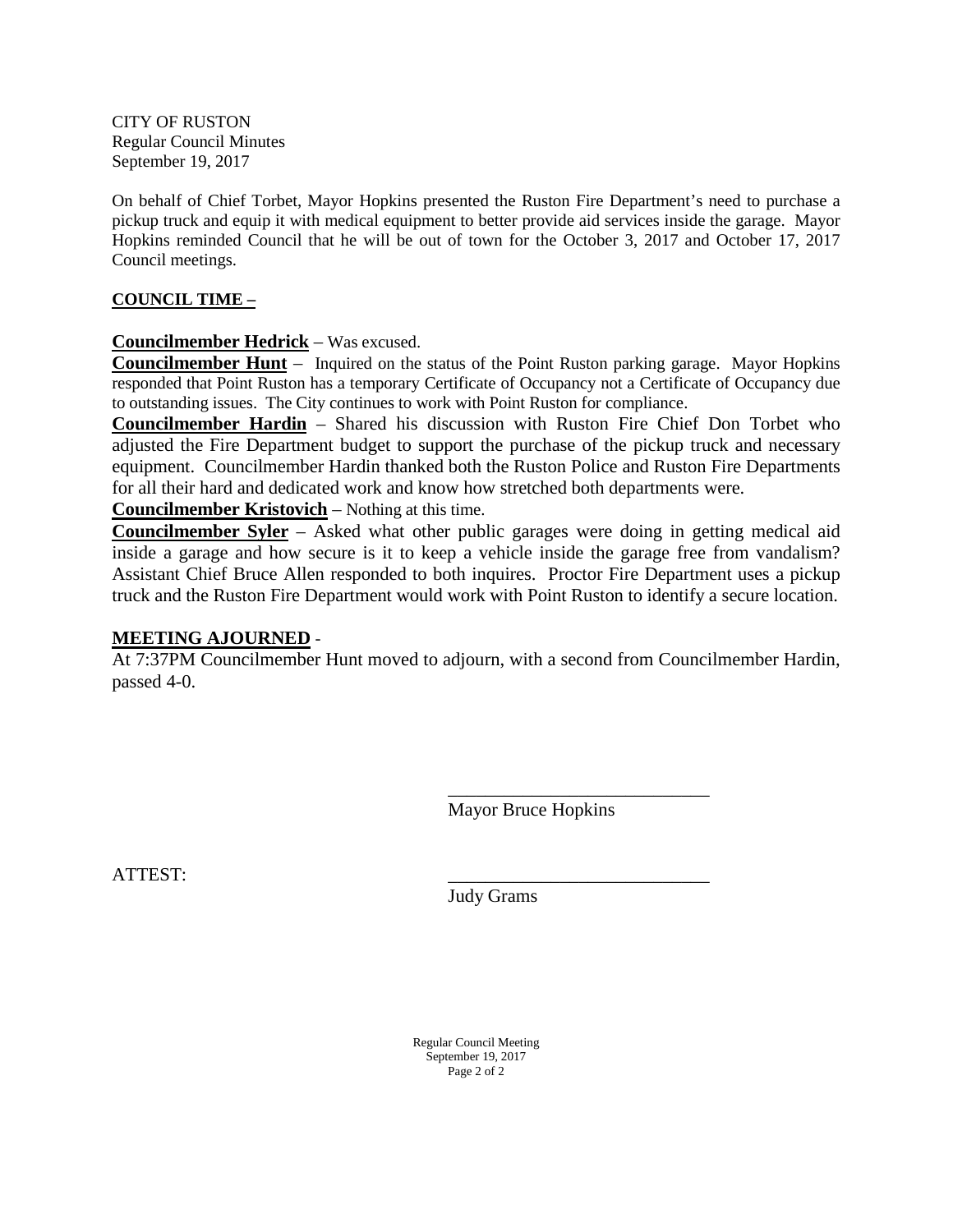

# **Chief's Report Ruston Police Department** August 2017

# **Chief of Police:**

During the month of August the Police Department responded to 298 calls for service in Ruston. This number is made up of dispatched calls, officer initiated calls, and traffic stops, and it does not include any calls for service that took place in the City of Tacoma where Ruston officers responded. That is compared with 163 calls for service in August, 2016.  $39$ 

There were 34 cars impounded under the suspended driver impound program during July.

CASES OF NOTE: Sergeant Baker and I received a call about a stolen car with GPS sitting at Point Ruston. We responded and found that the car was sitting in the parking garage. We waited at both exits until the car left and then stopped it before it could get on the road and flee. A documented gang member out of Seattle was in possession of the car and booked.

Officer Grubb attempted to stop a car this month that ended up fleeing from him. In fleeing the driver did damage to a residence in Ruston and fled down residential streets at high speed. Officer Grubb wisely discontinued the pursuit due to extreme risk to the public. He and Sergeant Baker conducted some investigation and were able to identify the driver, also a documented gang member out of Seattle. She had several warrants for her arrest in King County and the Pierce County Prosecutor has started the process to issue warrants for the Ruston case.

Another car also fled an attempted traffic stop, fleeing at 70 MPH down Pearl. That pursuit was also discontinued due to public safety concerns. That driver was also eventually identified and a warrant is being issued for him.

Lastly Officer Grubb stopped a car for a minor traffic violation. Through his investigation he discovered that the driver was in the country illegally and was using a stolen social security number to establish an identity to work and bank. The real owner of the social security number was a 17 year old high school student in Camano Island that had no idea his identity had been stolen.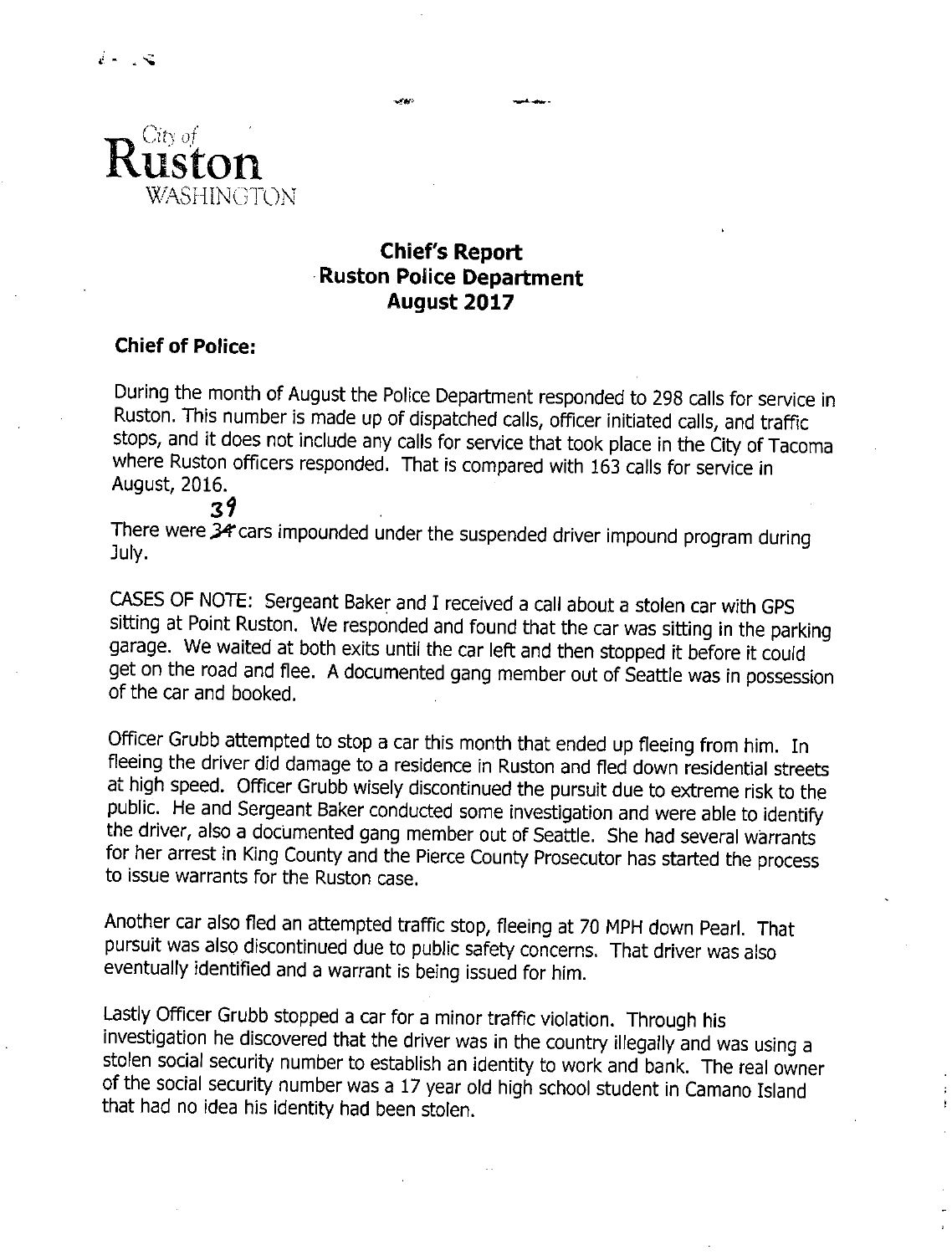# **Other Personnel Issues:**

Sgt Rod Baker has completed his state mandated training and is now a fully certified law enforcement officer.

# **Civil Service Commission:**

Nothing to report.

# **Equipment:**

Nothing to report.

# Training:

The entire department will be attending firearms training and Emergency Vehicle Operations Training in the coming weeks.

Please contact me by phone (253) 761-0272 or by email anders.estes@rustonwa.org if you have any questions or concerns regarding this month's report.

Submitted By: **Anders Estes** Chief of Police